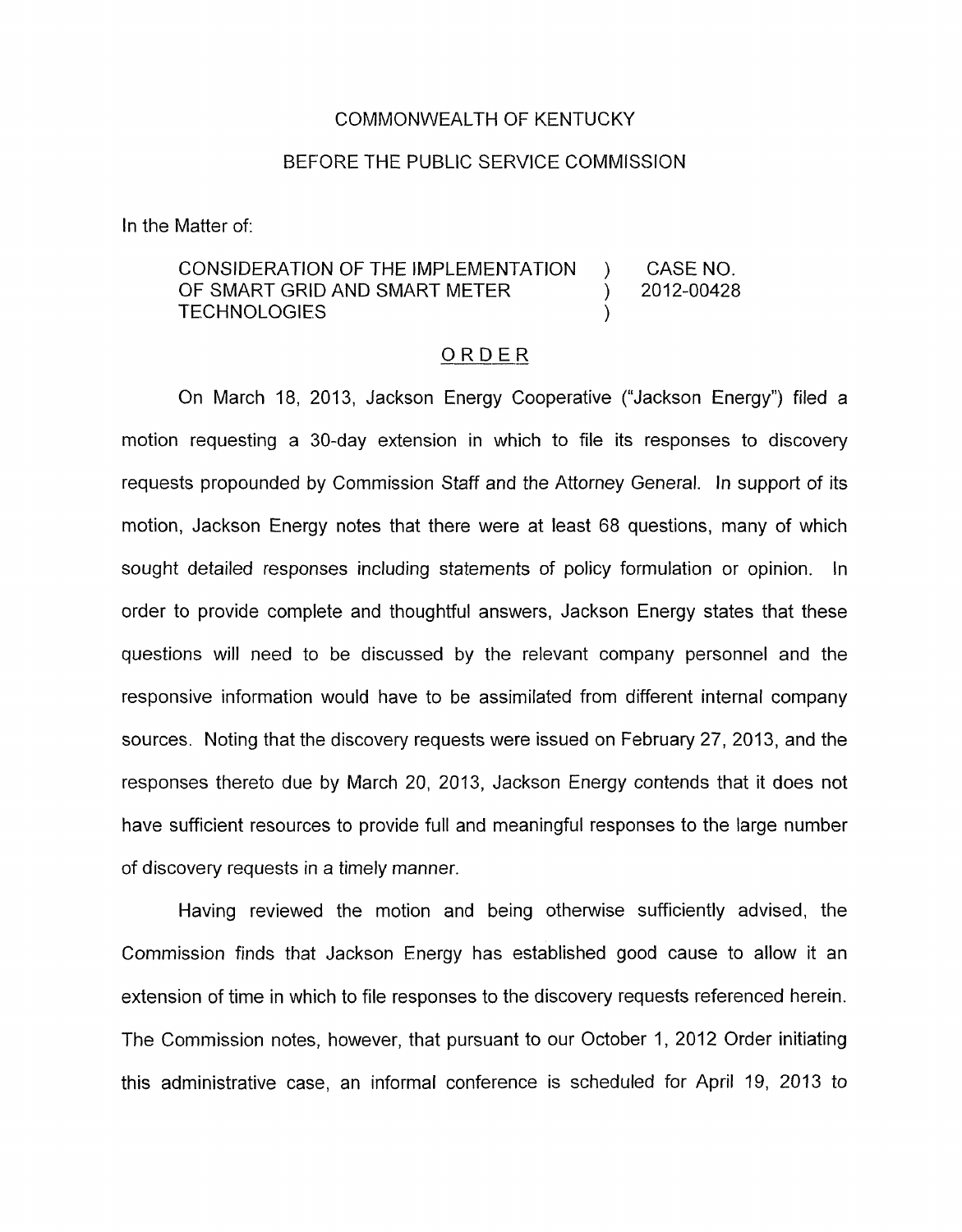discuss any procedural and substantive issues. Allowing Jackson Energy an additional 30 days would most likely impact the scheduled informal conference. Therefore, the Commission will allow Jackson Energy an extension of time to file its responses to the first round of discovery requests on or before April 5, 2013.

IT IS THEREFORE ORDERED that:

1 **I** Jackson Energy's request for an extension of time to file responses to the discovery requests of Commission Staff and the Attorney General is granted

2. Jackson Energy shall file such responses on or before April 5, 2013.

By the Commission



**ATTES** Execu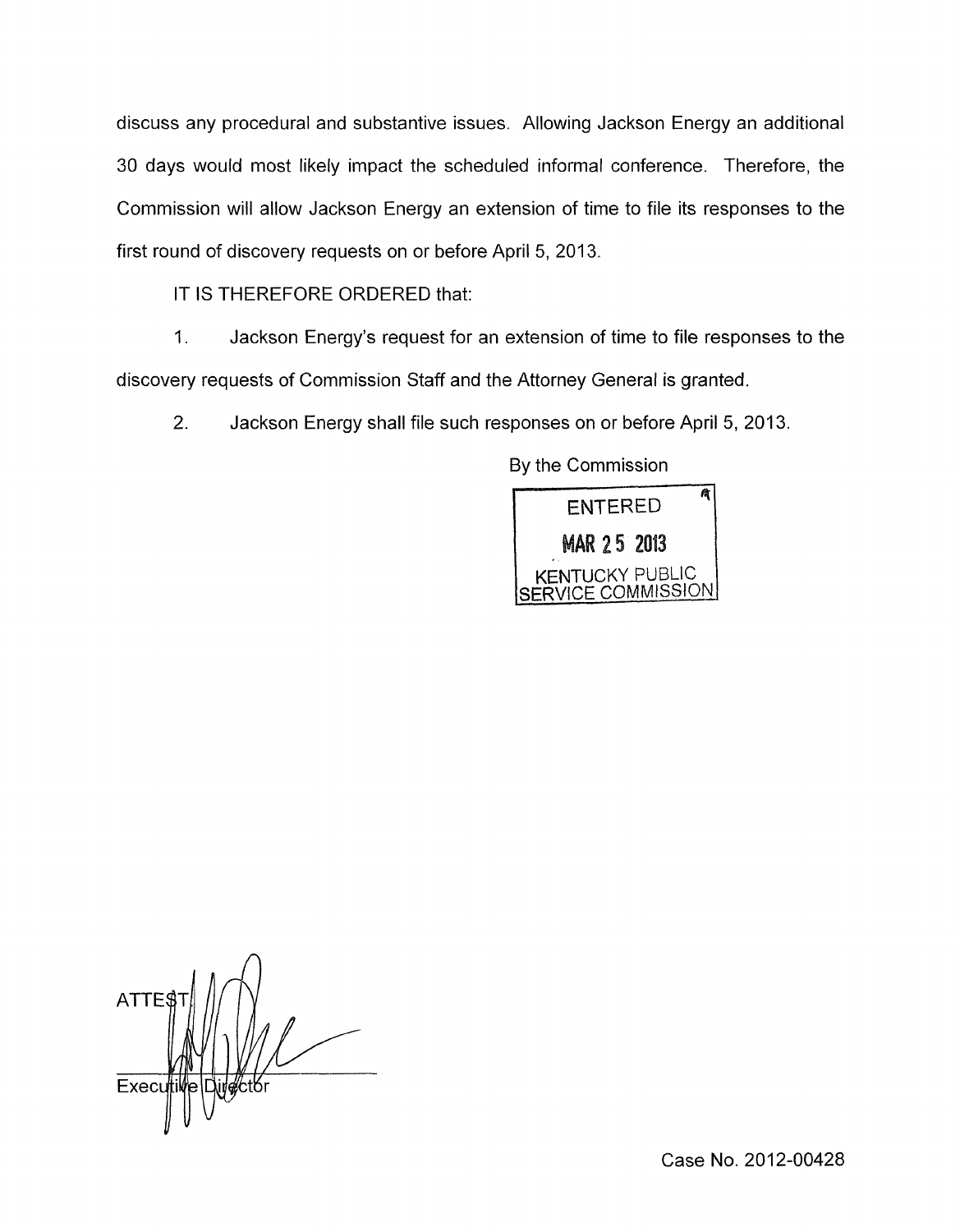Allen Anderson President & CEO South Kentucky R.E.C.C. 925-929 N. Main Street P. O. Box 910 Somerset, KY 42502-0910

Lonnie E Bellar VP - State Regulation Kentucky Utilities Company 220 W. Main Street P. O. Box 32010 Louisville, KY 40232-2010

John B Brown Chief Financial Officer Delta Natural Gas Company, Inc. 3617 Lexington Road Winchester, KY 40391

Anthony S Campbell President & CEO East Kentucky Power Cooperative, Inc. 4775 Lexington Road P. O. Box 707 Winchester, KY 40392-0707

Judy Cooper Manager, Regulatory Services Columbia Gas of Kentucky, Inc. 2001 Mercer Road P. O. Box 14241 Lexington, KY 40512-4241

Rocco D'Ascenzo Senior Counsel Duke Energy Kentucky, Inc. 139 East 4th Street, R. 25 At II P. O. Box 960 Cincinnati, OH 45201

Paul G Embs President & CEO Clark Energy Cooperative, Inc. 2640 Ironworks Road P. O. Box 748 Winchester, KY 40392-0748

David Estepp President & General Manager Big Sandy R.E.C.C. 504 11th Street Paintsville, KY 41240-1422

Carol Ann Fraley President & CEO Grayson R.E.C.C. 109 Bagby Park Grayson, KY 41143

Mark David Goss Goss Samford, PLLC 2365 Harrodsburg Road, Suite B130 Lexington, KENTUCKY 40504

Ted Hampton Manager Cumberland Valley Electric, Inc. Highway 25E P. O. Box 440 Gray, KY 40734

Jennifer B Hans Assistant Attorney General's Office 1024 Capital Center Drive, Ste 200 Frankfort, KENTUCKY 40601-8204

Larry Hicks President & CEO Salt River Electric Cooperative Corp. 111 West Brashear Avenue P. O. Box 609 Bardstown, KY 40004

Kerry K Howard CEO Licking Valley R.E.C.C. P. O. Box 605 271 Main Street West Liberty, KY 41472

James L Jacobus President & CEO Inter-County Energy Cooperative Corporation 1009 Hustonville Road P. O. Box 87 Danville, KY 40423-0087

Honorable Michael L Kurtz Attorney at Law Boehm, Kurtz & Lowry 36 East Seventh Street Suite 1510 Cincinnati, OHIO 45202

Mark Martin VP Rates & Regulatory Affairs Atmos Energy Corporation 3275 Highland Pointe Drive Owensboro, KY 42303

Debbie J Martin President & CEO Shelby Energy Cooperative, Inc. 620 Old Finchville Road Shelbyville, KY 40065

Burns E Mercer President & CEO Meade County R.E.C.C. P. O. Box 489 Brandenburg, KY 40108-0489

Michael L Miller President & CEO Nolin R.E.C.C. 411 Ring Road Elizabethtown, KY 42701-6767

Barry L Myers Manager Taylor County R.E.C.C. 625 West Main Street P. O. Box 100 Campbellsville, KY 42719